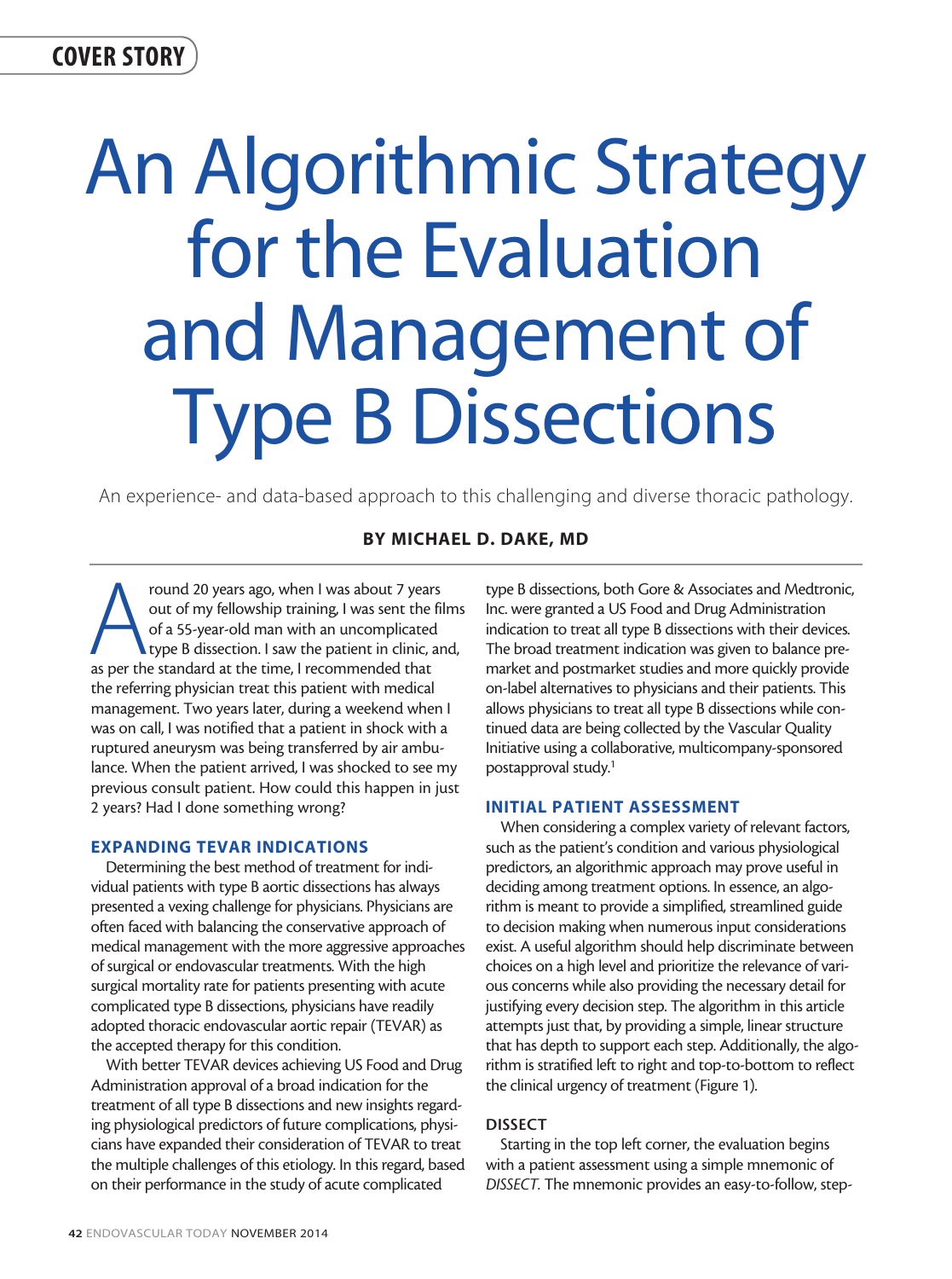

wise assessment of six clinical and anatomic characteristics of dissection deemed most relevant to treatment planning in the era of endovascular options. It was originally designed to facilitate communication among caregivers and colleagues of different backgrounds and at different points of care, including outside hospital personnel, transfer team members, EMT service providers, emergency department physicians, medical trainees, nursing staff, as well as attending and consulting physicians.

Beyond the traditional considerations of medical therapy and open surgical care, this mnemonic approach ensures that the key features of disease that determine the suitability and appropriateness of endovascular therapies are included in the initial evaluation and discussions of treatment alternatives. Late-night phone discussions among colleagues regarding a patient in transfer or presenting to the emergency department are facilitated by the routine presentation of the DISSECT sequence's individual dissection features that allow for confident analysis and triage.

The publication, "DISSECT: a new mnemonic-based approach to the categorization of aortic dissection" describes the meaning of each letter in detail, but here is a quick summary.<sup>2</sup>

The "D" stands for the *duration* the patient has had the dissection. Traditionally, *acute* is used to classify the disease process in patients whose initial symptoms are 14 days or less in duration, whereas the term *chronic* dissection is applied to those with a dissection older than 14 days. These time designations were established in a 1958 article by Albert Hirst titled, "Dissecting aneurysm of the aorta: a review of 505 cases," in which Hirst notes gross anatomic morphological changes in the septum at approximately 14 days.<sup>3</sup> However, instead of classifying duration into these general categories, the field is moving toward a more precise definition of the duration of a dissection to help better understand the patient's true morphological disease state and the potential responses to the newer range of therapeutic options.

The "I" in DISSECT describes the *intimal tear* or primary entry tear. Crucial information includes not only the exact location of the tear but also the location of the tear relative to the greater curve ("convexity") or inner curve ("concavity") of the aorta.

The first "S" is related to the *size* of the aorta, specifically the maximum diameter at any level in the dissected segment. This transaortic diameter is measured in an orthogo-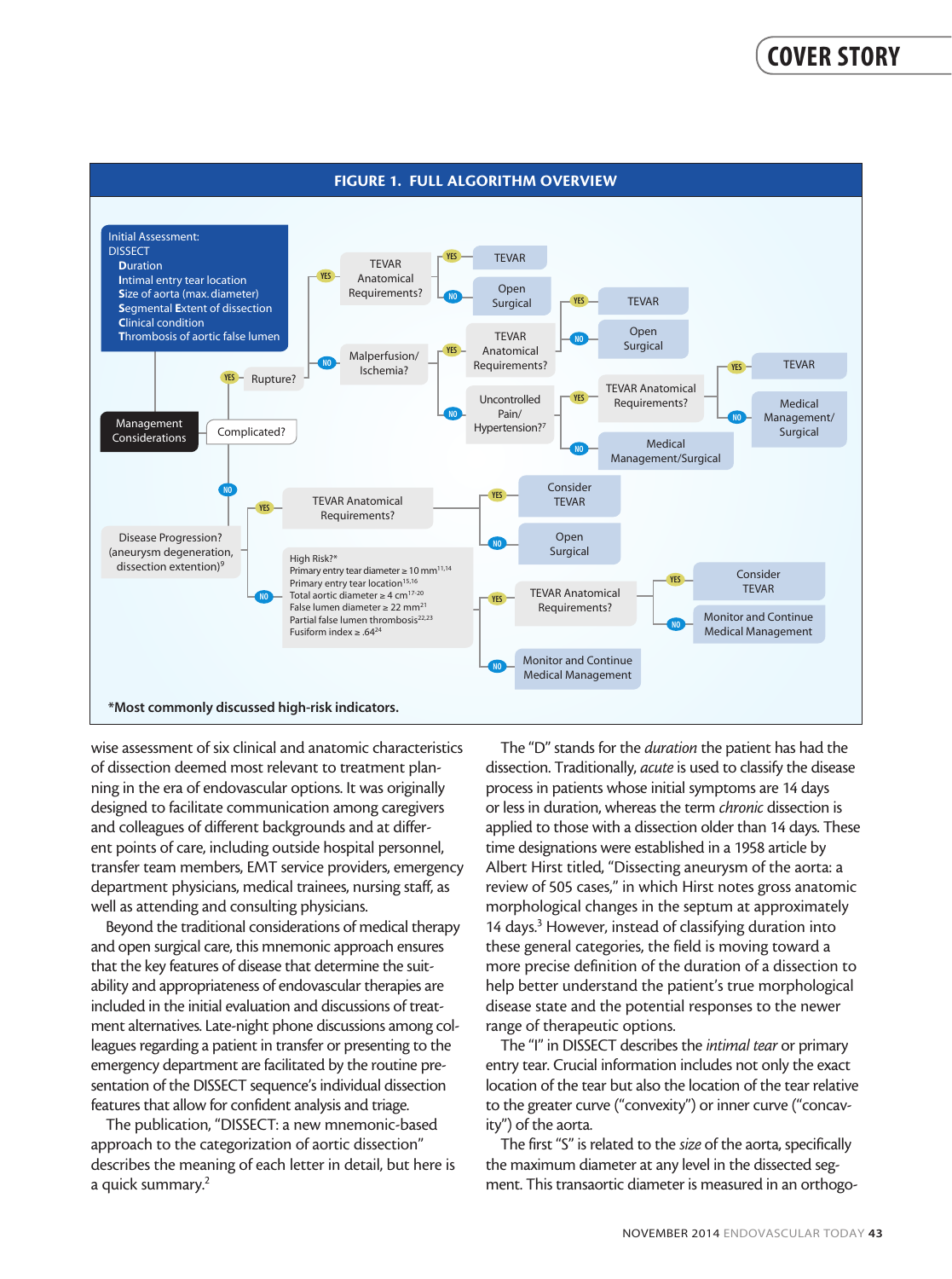

nal plane to the aorta centerline display. This dimension may prove to be one of the simplest yet most important features of the initial assessment. The application of this variable within the algorithmic sequence is especially relevant upon initial presentation of patients with uncomplicated dissection when evaluating the risk of disease progression, as we will discuss later.

The "SE" portion of DISSECT stands for the *segment of extension.* As we know, aortic dissections occur in the medial layer of the vessel and can propagate distally well into the abdominal aorta and even down into the femoral arteries. They can also extend proximally from the primary entry tear to involve the aortic arch and ascending segment. Capturing information on the extent of dissection and affected visceral vessels is important in determining if an endovascular approach is feasible.

The letter "C" is used to capture the clinical *complications* of the dissection. It directs the physician to identify any of the clinically important complications of the disease that may mandate immediate intervention. Aortic rupture and clinically relevant branch vessel involvement are two classic examples of complications that dramatically influence early mortality. These highrisk features of disease warrant careful evaluation and prompt management to avoid potentially irreversible sequelae, including death. Extension of the dissection and rapid enlargement of the aortic false lumen (FL) are also findings that may merit expeditious intervention, but both of these possibilities require reimaging subsequent to the initial diagnosis to establish a change in appearance.

Last, the "T" captures the extent of *thrombus formation* within the FL. In this regard, the status of any clot within the FL is an important predictor of disease progression. Partial thrombosis in conjunction with mural clot and a patent FL channel at any aortic level is associated with a higher risk of disease progression than with a patent FL, which has a worse prognosis than a completely thrombosed false channel.

# MANAGEMENT CONSIDERATIONS

Once the initial patient assessment is complete by following the "DISSECT" mnemonic approach, we move onto the *management considerations* portion of the algorithm. For simplicity, decision junctions in the algorithm are presented as binary yes-or-no questions.

#### **Complications**

The answer to the first and primary question, "Is the patient presenting with a complication?" is captured in the "C" portion of the mnemonic analysis. Although the definition of "complicated" varies in the literature, we focus on whether the patient is presenting with a rupture or visceral malperfusion, including spinal cord ischemia, which are consensually agreed-upon complications. Because rupture is the most severe of all the complications in aortic dissection and requires immediate treatment, it is appropriately located at the top of the algorithm (Figure 2). If the patient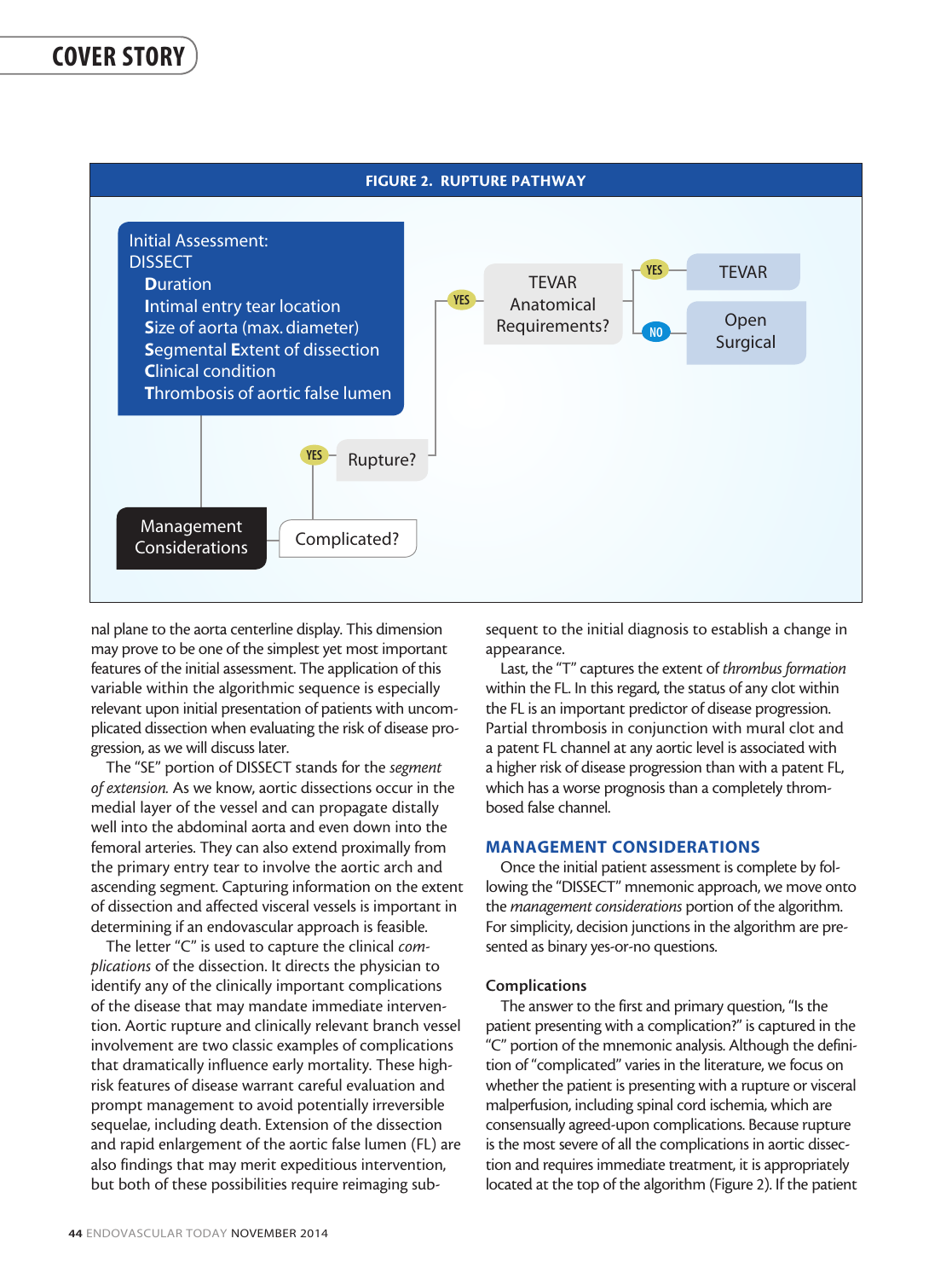

is experiencing rupture, the next piece of information needed in considering treatment options is whether the aortic anatomy meets TEVAR anatomical requirements, which vary according to endovascular device indication and may be discerned from respective instructions for use.

The goal for TEVAR treatment of a rupture that complicates aortic dissection is to completely cover the primary entry tear and depressurize the FL. This should initiate progressive thrombosis over the length of the aortic segment covered by the endograft. Rupture sites in the FL wall are often difficult to identify but are typically found directly opposite to the initial entry tear site.

When treating ruptures, multiple devices are typically needed to ensure a long length of coverage, usually to the level of the diaphragm or immediately supraceliac, to prevent potential retrograde flow in the FL through distal tears. If using multiple devices, the order of placement is critical. The most proximal device should be placed first over the initial tear site, with subsequent delivery of samesized devices placed distally. Paraparesis or paraplegia is always a relevant risk to consider when covering a long segment of the thoracic aorta ( $\geq 20$  cm), but the literature detailing this approach reports low percentages of debilitating long-term effects.<sup>4</sup> If patients experience motor or sensory neurological symptoms after TEVAR, rapid initiation of a protocol to treat spinal cord ischemia (including placement of a lumbar catheter for cerebrospinal fluid drainage, ensuring a mean blood pressure of ≥ 80 to 90 mm Hg and a normal hematocrit, etc.) frequently results in successful symptom reversal.

Clinically relevant branch vessel malperfusion is a similarly dangerous complication and is the next consideration after rupture in the algorithm (Figure 3). Up to 30% of patients with dissection exhibit some level of malperfusion or ischemia.<sup>5,6</sup> Malperfusion may be evidenced by the patient exhibiting symptoms, blood chemistry abnormalities, and/or hemodynamic or physiological deficits. In addition, appropriate corresponding imaging findings, typically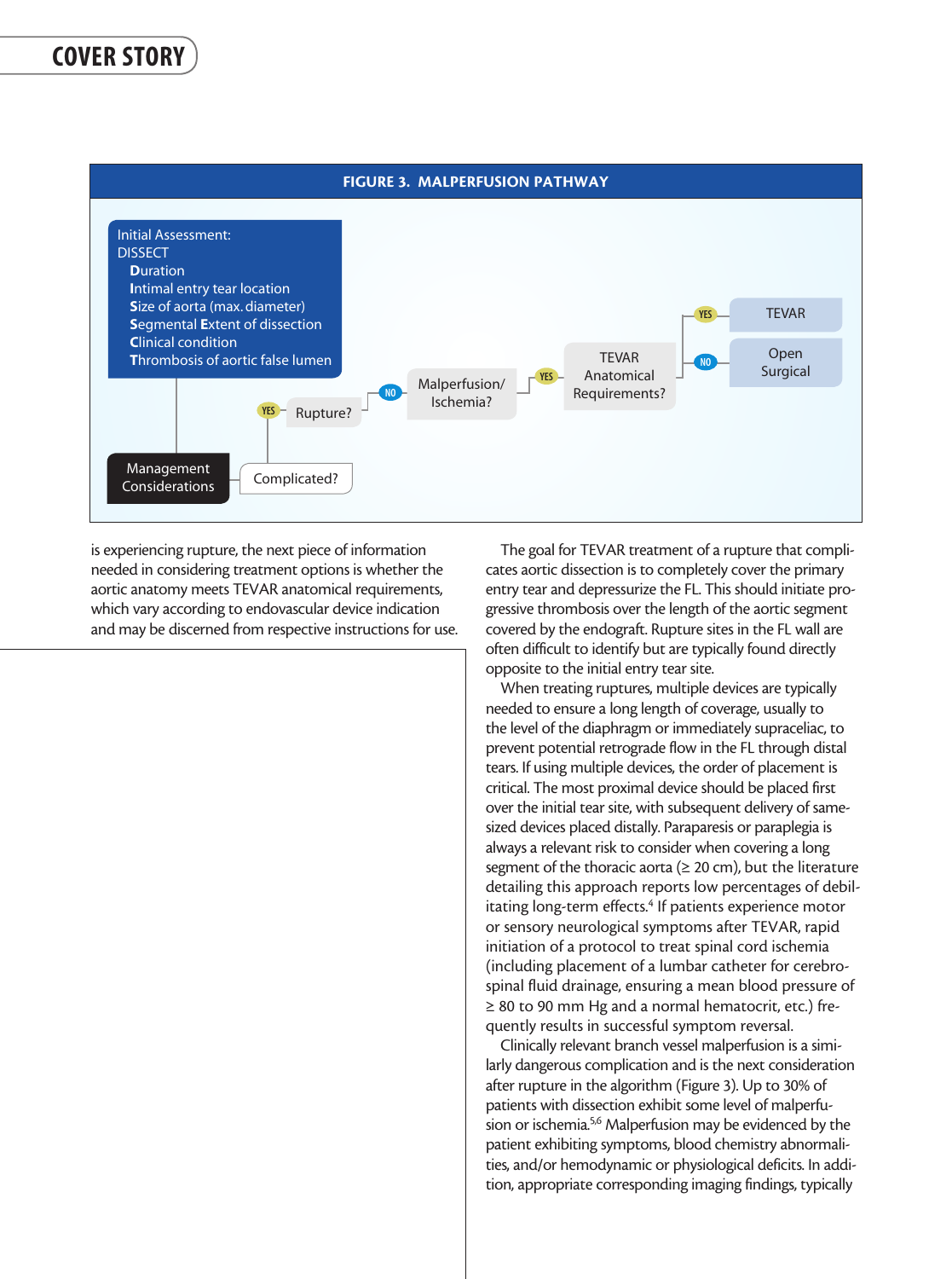

identified on CT angiography, are a necessary association that must be appreciated to diagnose clinically relevant branch compromise.

#### Anatomical Requirements

Like rupture, the patient should meet anatomical requirements as a prerequisite to determining if TEVAR is appropriate. Although the procedural goals for treating malperfusion or ischemic events are similar to the treatment of rupture, a step-by-step treatment approach is typically preferred. In this regard, an aortic endograft is first placed over the primary entry tear site. However, the malperfusion may not adequately be corrected in the affected branch artery/arteries with a single device. In this case, careful evaluation of the flow within the aortic lumens, as well as the involved branch/branches after endograft placement, is required before undertaking further intervention. Remember, just because an endograft is placed remotely in the proximal descending aorta to cover the site of the primary intimal tear, occlusive lesions within involved branch vessels may remain critically compromised and may require an interventional procedure within the affected artery. No literature references for ruptures (or malperfusion) are provided in the algorithm, as their treatment with TEVAR have been widely studied and agreed upon.

#### Medical Management

In continuing to follow the algorithm along the next possible path, we address patients who have recurrent pain or difficulty managing their hypertension as possible candidates for intervention beyond medical management (Figure 4). Trimarchi et al retrospectively studied patients from the International Registry of Aortic Dissection who exhibited recurrent and/or refractory pain or uncontrollable hypertension.<sup>7</sup> They found that even with patients receiving medical management, those experiencing recurrent and/or refractory pain or hypertension had a significantly higher in-hospital mortality rate of 35.6% (*P* = .0003) when compared with those who presented without clinical complications (mortality rate of 1.5%). Most of the deaths were attributed to aortic rupture. They concluded that patients with refractory pain and/or refractory hypertension were at increased risk of disease progression and may be suitable for "aortic intervention, such as via an endovascular approach."

#### Disease Progression

If the patient is not experiencing any of the previously mentioned complications, attention is directed to the bottom portion of the algorithm (Figure 5). Here, the first question asks, "Is there disease progression?" *Disease progression* is a generic term in this algorithm that denotes FL degeneration that becomes "aneurysmal" or extension of the FL that could cause malperfusion or ischemic events. Although this consideration may span the classic boundaries between acute ( $\leq$  14 days from symptom onset) and chronic dissection (> 14 days), it also includes a rapidly growing FL in the acute phase. Practically, however, the majority of disease progression events are late dilation or continued expansion of the FL. Occasionally, new septal tears or poor hypertension management can propagate the dissection proximally or distally, causing new symptoms for the patient.

Up to 25% to 30% of patients require late aortic interventions for aneurysm expansion, extension of the progressive dissection, or other related complications.<sup>8</sup> One literature reference proposing a rapid growth metric is included in the algorithm, as there is no real consensus on what rapid growth entails. Akin et al describe abnormal FL enlargement in the chronic phase as expansion of any portion of the FL by 1 cm from diagnosis to the 1-year followup or enlargement that contributes to an overall aortic diameter (TL + FL) of 5.5 cm. $9$ 

In the acute setting, most authorities agree that FL enlargement of  $\geq 5$  mm at 30 days from the initial diagno-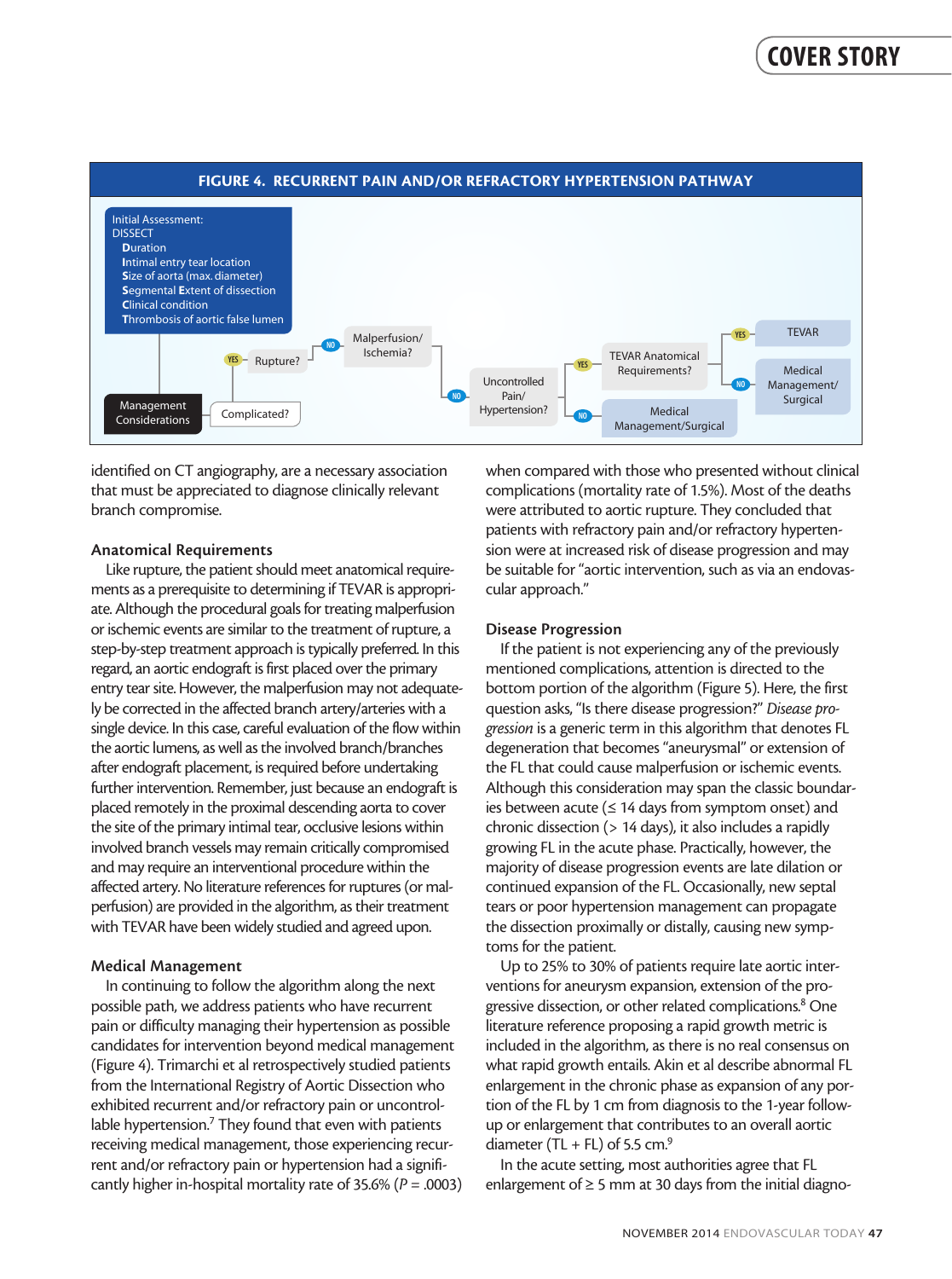

sis represents rapid growth. Consequently, if these patients do not warrant immediate intervention, they require close follow-up, with imaging surveillance at frequent intervals to diagnose any progressive expansion.

As centers continue to have success, more chronic type B dissections with aneurysm degeneration are being treated with TEVAR as an alternative to open surgery. In these cases, TEVAR should be considered if the patient meets the anatomical requirements of a good landing zone and adequate access. Although the method of building from the proximal landing zone and extending aortic coverage with a same-sized device distally is performed with acute dissections, different techniques have been used when treating chronic dissections. The goal of covering the primary entry tear and depressurizing the FL remains the same; however, there is typically a thick aortic septum in chronic dissections, and remodeling of the true lumen may become a challenge. The anatomical TEVAR requirements are the same as for the other dissection categories, but case planning widely differs depending on center experience and even by country.

#### Delaying Treatment

One arguable advantage of treatment at a later time period is that the septum and aorta have had time to

"heal" in the chronic phase. With the aorta less vulnerable to intraoperative mishaps, other approaches have been established. Many centers report building coverage with multiple devices, distal to proximal. The advantage of this approach is that a smaller device diameter may be placed distally in a relatively noncompliant, smaller-diameter true lumen. The smaller-diameter device is placed first with the larger, more proximal endograft extending to the proximal landing zone to close the intimal tear site in the setting of classic dissection anatomy. In an acute dissection, this is not a viable strategy due to the risk of influencing flow through the entry tear, which may risk propagating the dissection proximally and into the transverse arch or ascending aorta. With this in mind, it should be noted that in the absence of significant diameter mismatches between the proximal and more distal true lumen, the preferred sequence for device implantation when treating chronic aortic dissection with FL aneurysm is the more routine top-to-bottom placement when more than one device is required.

## Identifying High-Risk Patients

If no disease progression is noted, the bottom-most and last path to *high risk* should be navigated (Figure 6). At present, one of the most interesting debates among cardiovascular specialists concerns the endovascular treatment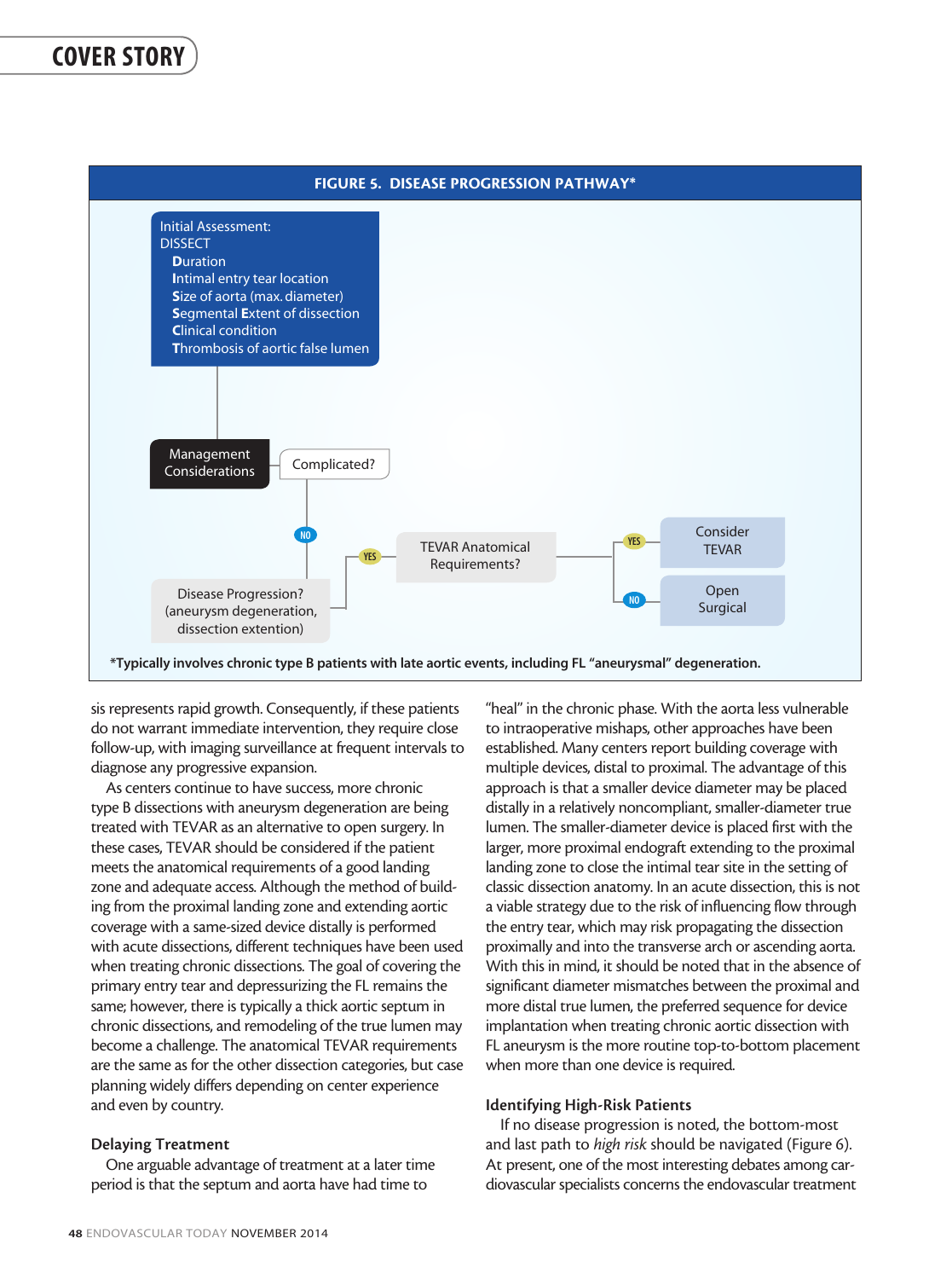

of patients presenting with uncomplicated type B dissections. Published data from the INSTEAD, INSTEAD-XL, and ADSORB trials have fueled the current opinionated discussions and led all interested parties to ponder the real meaning of uncomplicated dissection.10-12 Specifically, debate revolves around the emerging concept that the prognosis of an initially uncomplicated dissection at the time of diagnosis is highly variable, with many cases progressing in the first 2 to 5 years.

Traditionally, patients who are asymptomatic and have "stable aortic dissections" are managed with a medical therapy regimen and are regularly monitored with imaging. As previously noted, 25% to 30% of these patients will experience some level of disease progression. Identifying these high-risk patients has proven to be a challenge. With the new broad approvals of TEVAR devices, physicians have become increasingly open to the idea of using these devices to proactively treat the future "bad actors" or highrisk patients.

Many attempts to simply identify these bad actors by applying a single prognostic metric have been less than successful, and consequently, none of these predictors has been widely adopted. A profile based on a multifactorial composite analysis, however, may provide a more powerful predictor based on its potential to develop a preponderance of evidence that allows identification of high-risk patients with multiple positive features that correlate with progression. Most of these predictors have come from published experiences in Japan. The algorithm provides a framework to analyze high-risk factors and proposes treatment in this group of "high-risk" uncomplicated patients at an optimal time to increase the odds of full aortic remodeling while minimizing intraprocedural risks and potential future problems.

Timing for treating high-risk uncomplicated type B dissection patients is being actively investigated in many centers.13 Some patients may benefit from delaying TEVAR treatment to establish control of hypertension and to allow the septum to go through an initial "seasoning" process. The rationale is that this delay will enable a safer procedure with a lower risk of dissection progression events, including retrograde type A extension, and allow collateral development to perhaps lower the risk of spinal ischemic events.

#### Predicting Degeneration

The algorithm identifies six of the most prominent ideas around identifying these high-risk patients. The first two characterize the primary entry tear, focusing on whether its initial size is > 10 mm and its location in the aorta. If a large entry tear ( $\geq 10$  mm) exists at initial presentation, fur